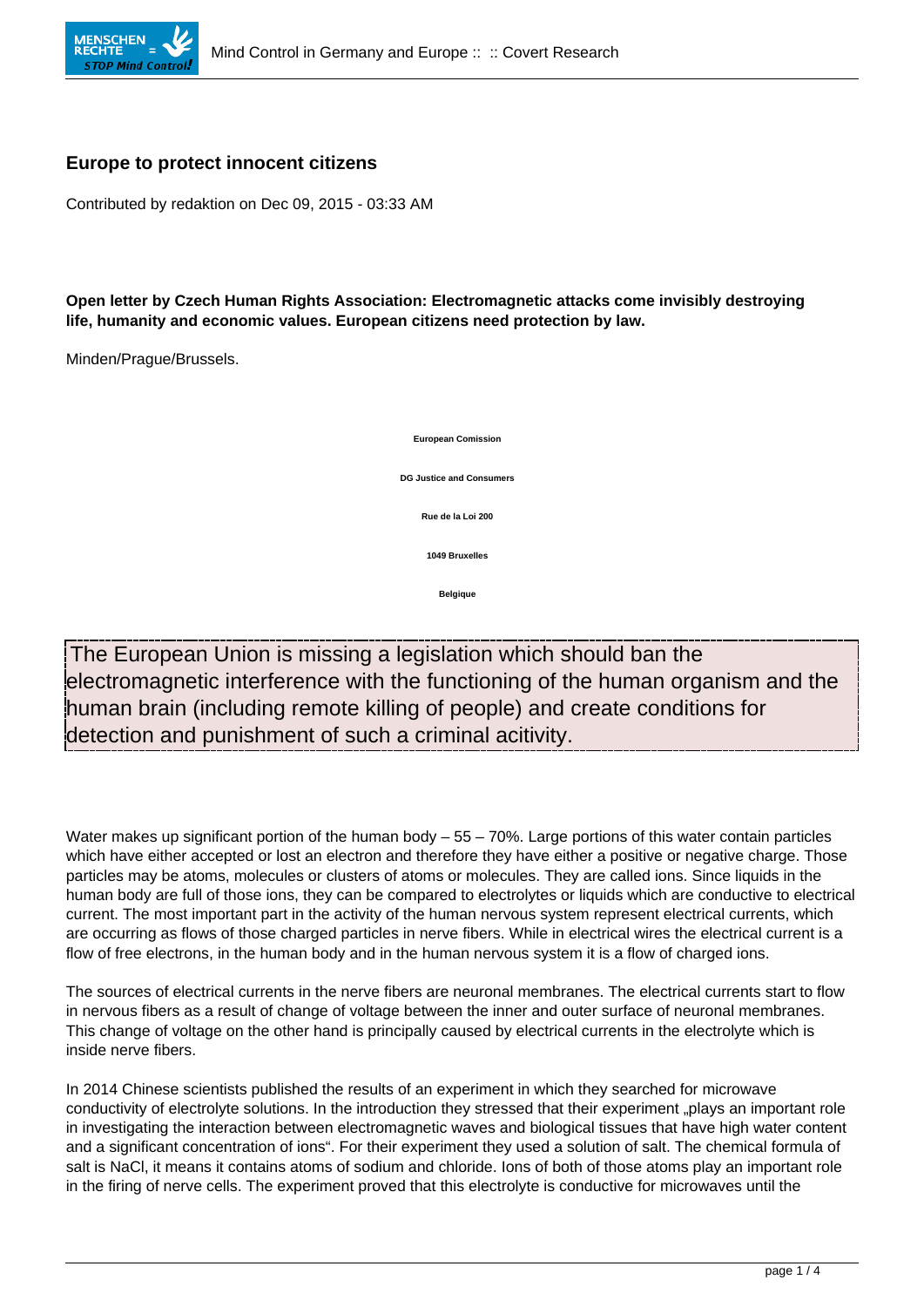

frequency of 20 gigahertz. The conductivity was decreasing with the growing frequency. The highest conductivity was achieved with the frequencies ranging from 0,1 to 6 GHz. For the solutions with higher contents of the salt the conductivity of electrolytes was higher with microwaves than with direct current. [**1**]

In other words the microwaves produced in electrolyte electrical currents, which mean that if microwaves penetrate into the electrolyte which is inside nerve fibers, they will produce electrical currents in there. The functioning of the nervous system is controlled by neurons called axons. Their membranes react to the electrical currents in electrolyte which fills their nerve fibers by producing electrical currents. This will then trigger the spreading of the nervous signal in the nervous system.

If a human being is supposed to feel something, do something or think about something, it is necessary that large quantities of neurons start firing at the same frequency.

So if electrolytes in the nerve fibers are reached by microwaves and pulsed in the nervous activity's frequencies, the membranes of axons which control the nervous system's activity and react to electrical voltage's changes by initiating nerve firing, will react to inflow-frequencies of electrical currents. These currents will be produced by frequencies in which microwaves will be pulsed. In this way the electrolytes in the nervous tissue will function as antennas and the human nervous system's functioning will be controlled by pulsed microwaves, targeting the human body.

The American MCS America organization [**2**], which fights against pollution, confirms this conclusion in its study on Electromagnetic Fields Sensitivity. The study states: "The body can collect the signal and turn it into electric currents just like the antenna of a radio set or a cell phone. These currents are carried by ions... flowing through the living tissues and in the blood vessels (a system of tubes full of an electrically-conducting salty fluid that connect almost every part of the body) when these currents impinge on cell membranes, which are normally electrically charged, they try to vibrate in time with the current" [**3**]. Let us note that a neuron is a cell as well. The study goes on stating: "The mechanism of demodulation is controversial, but there is no doubt that it occurs. The best explanation is that the multitude of minute ion channels found in cell membranes act as electrically biased point contact diodes... these can rectify and demodulate the signal even at microwave frequencies... A cell phone signal, when demodulated in this way generates a whole family of low frequency components, some of which are biologically-active and cause membrane leakage. One consequence of this leakage is to make the sensory cells of electro sensitive individuals give a whole range of false sensations". The reason why the cell phone radiation produces false sensations in some individuals is that the information transfer in cell phone systems is carried out by low frequency microwave pulses which reach the electrolyte in electro sensitive individuals' nervous systems. Since the nervous activity takes place in low frequencies, it is triggered or incited by those pulses.

Published experiments dedicated to the effects of microwaves on the human nervous system used microwave frequencies which did not exceed much one Gigahertz, thus complying with the findings of Chinese scientists on the conductivity of electrolyte for microwaves. In his experiments Ross Adey used the 450 Mhz frequency, pulsed at 16 Hz, thus causing calcium efflux from nerve cells [**4**], which reduces the capability of human beings to concentrate. The experiment was replicated many times with effective frequency varying according to the strength of geomagnetic field at the experiment-location This difference was due to the fact that pulsed microwaves caused cyclotron resonance of calcium ions in this experiment.

Allen H. Frey – as early in the year1961! - managed to transmit sound perceptions into the human brain by using pulsed frequencies ranging from 425 to 1310 Megahertz. People described the microwave sound as "buzz, clicking, hiss or knocking, depending on several transmitter parameters, i.e., pulse width and pulse repetition rate", in other words on the frequency of pulses. When varying the transmitter parameters Allen H. Frey was able to produce in human beings "the perception of severe buffeting of the head" or "pins and needles sensation" [5]. His experiment was replicated several times with the same results. It was therefore proved that it is possible to repeatedly produce the same delusions in the human brain, when microwaves are pulsed in frequencies which exactly correspond to the human brain's neuronal activity.

It is generally known that the information inside the brain is "translated" and transferred by a number and frequency of nerve impulses, while the intensity of the feeling or perception usually corresponds to the intensity of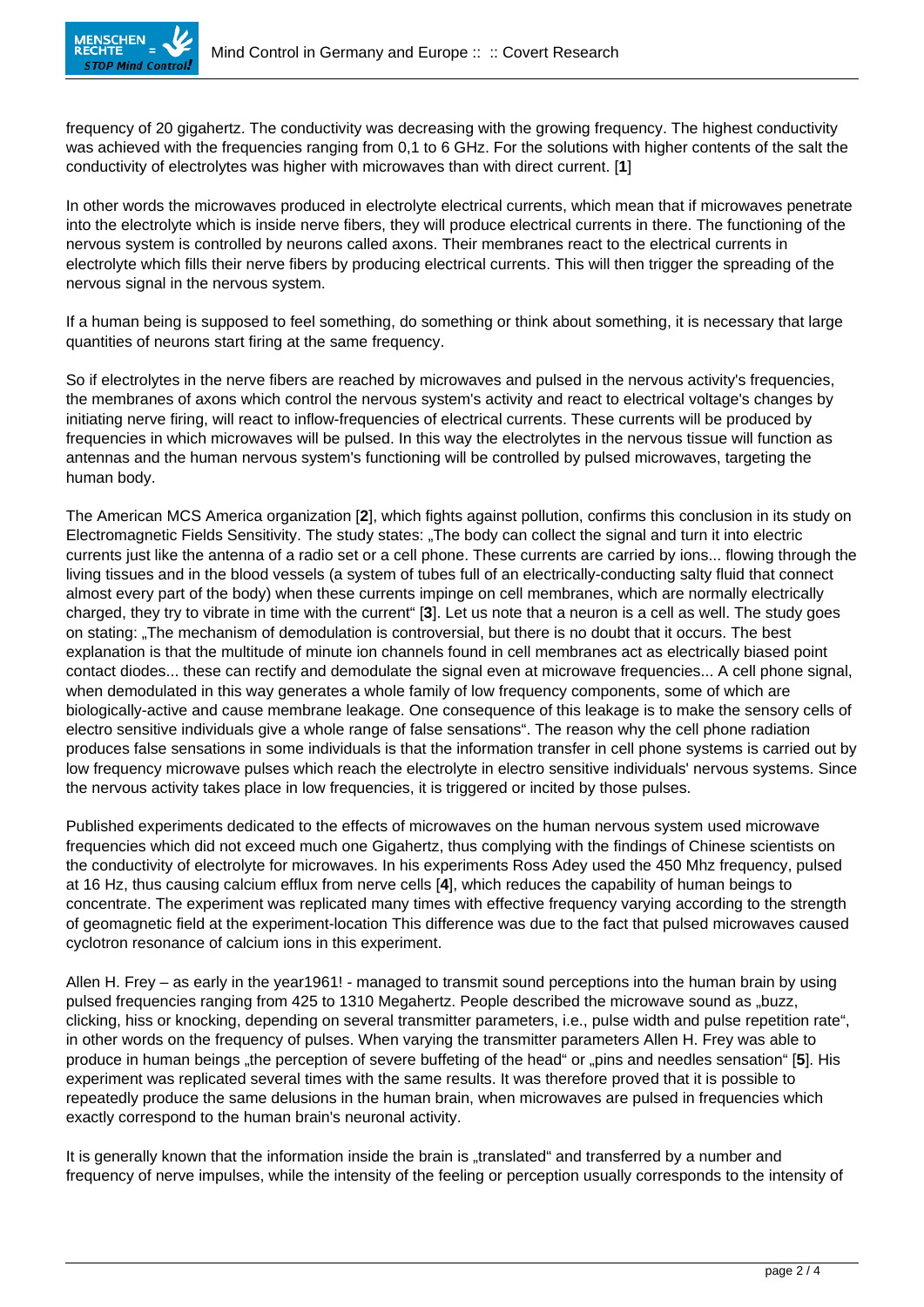electrical current. Another phenomenon which is generally accepted in the modern scientific literature is a synchronization of frequencies of emitted nerve impulses in different parts of the brain in reaction to the stimuli which catch the attention of the brain. The chance for the affectivity of the manipulation of human nervous system by pulsed microwaves is secured by the fact that the variations of the activity of the human nervous system for various perceptions, reactions, emotions, actions and thoughts are expressed in different frequencies or sequels of frequencies. For example Walter J. Freeman, who studied for decades the electrical activity of the human brain introducing simultaneously multitudes of microelectrodes into different parts of the brain, wrote that in the brain "transmission occurs at some characteristic frequency, and... reception occurs in... sets tuned to that frequency". Scientists experimenting with pulsed microwaves reported that electroencephalographic recordings of animal's brain activities got synchronized with the pulsing of microwaves transmitted into their brains [**6**].

In 1975 Don R. Justesen, neuropsychologist and the Director of Neuropsychology and Behavioral Radiology Research Laboratories with the Veterans Administration Medical Center, published in the American Psychologist Journal an experiment, where recordings of pronounced digits from one to ten were transmitted into the human brain via pulsed microwaves and the subject of the experiment could hear and recognize the digits [**7**]. This experiment proved again the feasibility of remote manipulation of the human nervous system.

To produce a transmitter, capable of remotely controlling the activity of the human nervous system one could adjust the microwave oven to the pulsing of microwaves. Microwave ovens use 2,5 GHz frequency and instructions on how to convert a microwave oven into a weapon can easily be found on the internet [**8**, **9**]. For the same purpose cell phones can be used. Cell phones are working on frequencies ranging from 900 to 2.200 Mhz. One only needs to attach to a cell phone or a microwave oven a timer, which is able to pulse the microwaves with the precision of timing of one thousandth of a Hertz and make sure that the rising of the transmitted waves and pulses is very sharp. Then one would need to attach to the cell phone an amplifier and a directional antenna (with microwave oven one would need only a directional antenna) and thus one could endanger the mental and physical health of people in the surroundings.

One could easily put drivers to sleep by pulsing microwaves into the simple sleep frequencies (up to 4 Hz) or with more sophisticated pulsing one could also stop a person's heart beat and make him die. This is what the scientists experimenting with electrical stimulation of the brain achieved (Jose M.R. Delgado [**10**]), most probably by the stimulation of parasympathetic nerve fibers, which slow down the heart's activity. Connecting such a device to a cell phone network could enable a perpetrator to use the cell phone network energy to stop any person's heart beat during a cell phone conversation. In the same way emotions, which are the major motivation force of human behavior can be artificially produced. In this way some people could also be led to murder other people.

When encoding human speech into pulsed microwaves - the procedure is similar to radio broadcasting - it is possible to transmit either audible or inaudible (ultrasound) messages into the human brain. Ultrasound messages a person does not hear, but the brain perceives them and in this way the behavior of a person can be controlled and manipulated. The density of electromagnetic energy needed to remotely control the activity of the human nervous system does not exceed the standards set by the European Union. Let's just remember that it is well known that cell phone signals penetrate into the human brain.

Building such equipment is not expensive and any skilled radio amateur is able to build it. At the same time a growing number of people worldwide complain that they are exposed to such harmful radiations, but do not have any means of defense against their use. They are then frequently sent to psychiatric hospitals, without any expert investigations of their complaints.

Therefore, we ask you to initiate with the European governments the preparation of a legislation which would ban the development and use of those devices and enable the police of European states to detect such radiations and find their sources, and enable the courts to punish the criminals which would use it.

Any technology, which would produce in the human nervous system the flows of electric currents in the frequencies of its activity, can be used to control the activity of the human brain At the present time pulsed microwaves are the only technology known to be fit to produce this effect. Therefore, the legislation should preemptively ban as well the use of so far unknown technologies which enable the remote manipulation of electrical currents in the human brain